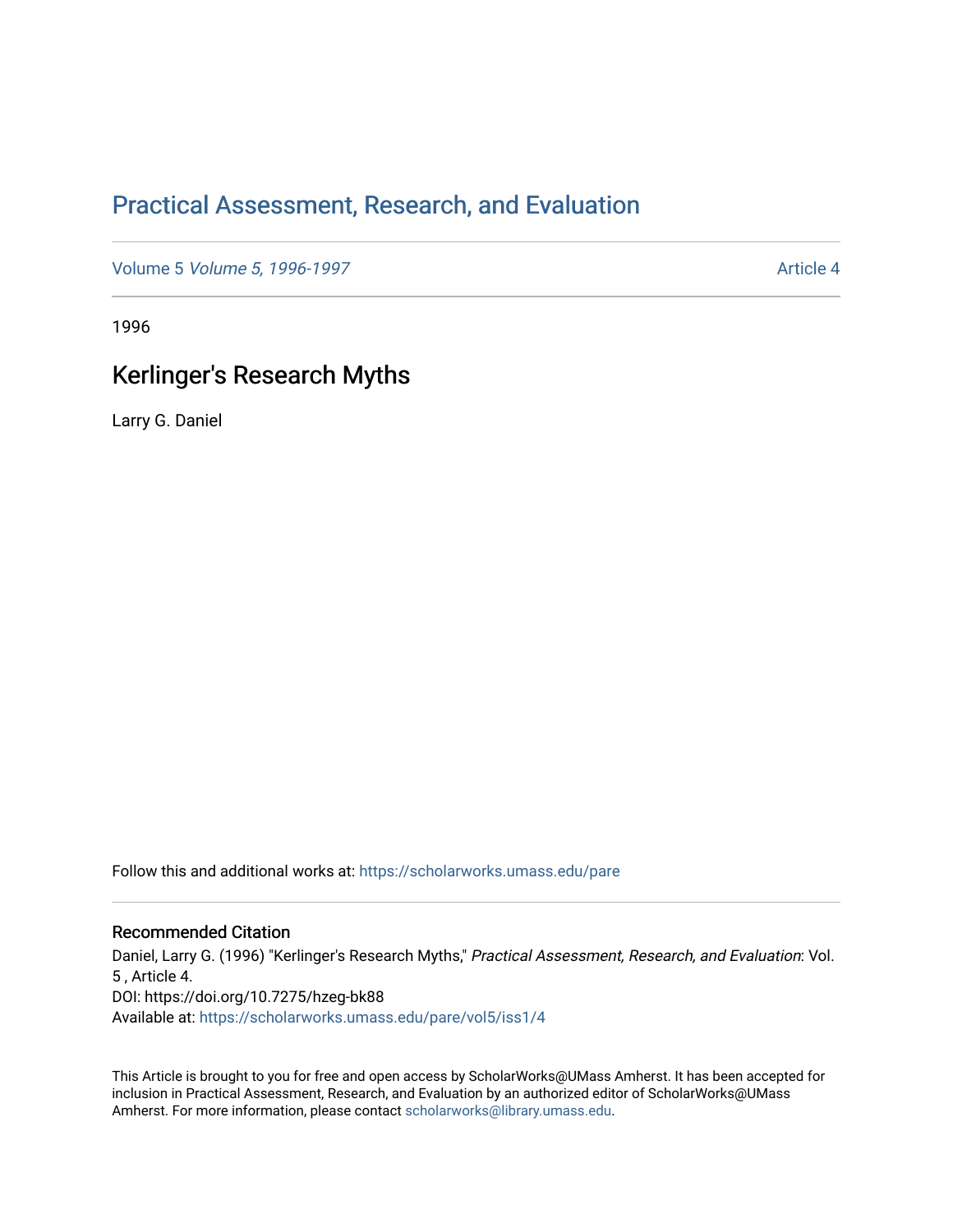

A peer-reviewed electronic journal.

Copyright is retained by the first or sole author, who grants right of first publication to *Practical Assessment, Research & Evaluation*. Permission is granted to distribute this article for nonprofit, educational purposes if it is copied in its entirety and the journal is credited. PARE has the right to authorize third party reproduction of this article in print, electronic and database forms.

Volume 5, Number 4, November, 1996 ISSN=1531-7714

# **Kerlinger's Research Myths.**

*Larry G. Daniel*  University of North Texas

Fred N. Kerlinger has been appropriately hailed as having "contributed to the transformation of the way behavioral scientists and educators read research reports, design and execute research, and draw conclusions and implications from their findings" (Pedhazur, 1992, p. 45). In 1960, he introduced the notion that educational research is fraught with mythology, that is "a body of legends and beliefs purporting to be the rationale, purpose, and methods of educational research" (p. 149). Three of the research myths pertained to "methods," "practicality," and "statistics." In discussing these myths Kerlinger leveled honest, and often blunt, criticisms toward the educational research community. Nevertheless, he possessed an unflinching optimism as he contemplated the future of educational research, predicting a progression toward excellence in the practices employed by the next generation of researchers.

Three of these research myths Kerlinger discussed were "methods," "practicality," and "statistics." This article will examine these myths and discuss whether educational research still contains deleterious mythological perceptions and practices.

#### **THE METHODS MYTH**

The methods myth (Kerlinger, 1960) is centered about the naive misperception that research design is synonymous with research methodology. Becoming an educational researcher simply involves learning about methods for collecting and analyzing data. In correct practices, the researcher should not be so much concerned with determining "whether this method or that method should be used" (Kerlinger & Pedhazur, p. 450). Instead, the researcher should be concerned with answering the important questions of "which methods of observation, measurement, analysis--help the development and testing of theory?" (ibid).

Unfortunately, the methods myth tends to perpetuate itself as commonly-used educational research textbooks generally emphasize methods over design (Kerlinger, 1960). As the "professors of the next generation are selected from the doctoral students of this generation" (p. 151), the currently used textbooks will influence how the future professors will teach and what they will teach about educational research. Hence, researchers pass on from generation to generation the tradition of blindly applying "standard" data collection and analytic strategies without regard for larger research design issues.

#### **THE PRACTICALITY MYTH**

Initially conceptualized as an "overconcern with practicality" (Kerlinger, 1959, p. 282) and later designated as the "pragmatic-practical misconception" (Kerlinger, 1977), the practicality myth is characterized by a preoccupation with usefulness (i.e., expectation of an immediate "payoff") when designing, conducting, or evaluating research. Researchers motivated by this myth would erroneously view the identification and solution of practical problems in education as the general purpose of educational research. However, "the solution of a research problem is on a different level of discourse than the solution of an action problem" (Kerlinger, 1979, p. 288). The actual objective of educational research is the advancement of theory. Although the advancement of theory can lead to the solution of practical problems, educational research should not be primarily driven by the desire to resolve specific difficulties.

The educational community and educational policy makers have historically favored and continue to favor research that has immediate practical implications (Kaestle, 1993; Kerlinger 1969, 1977, 1979). Hence, there has generally been a bias toward educational research projects with a practical focus (Kerlinger, 1959). Critics of basic research (e.g. Ebel, 1973) have argued that basic research promotes the virtue of uselessness and offers little hope for the improvement of the process of education. Nevertheless, basic research is more promising than applied research as a means for understanding educational phenomena (Kerlinger, 1959, 1969).

#### **THE STATISTICS MYTH**

While Kerlinger never indicated what precisely he meant by the "statistics" myth, a critical analysis of his writings would indicate he may have intended to use the term to denote at least two distinctive, though related problems: a) a Page 1 of 3 1 Published by ScholarWorks@UMass Amherst, 1996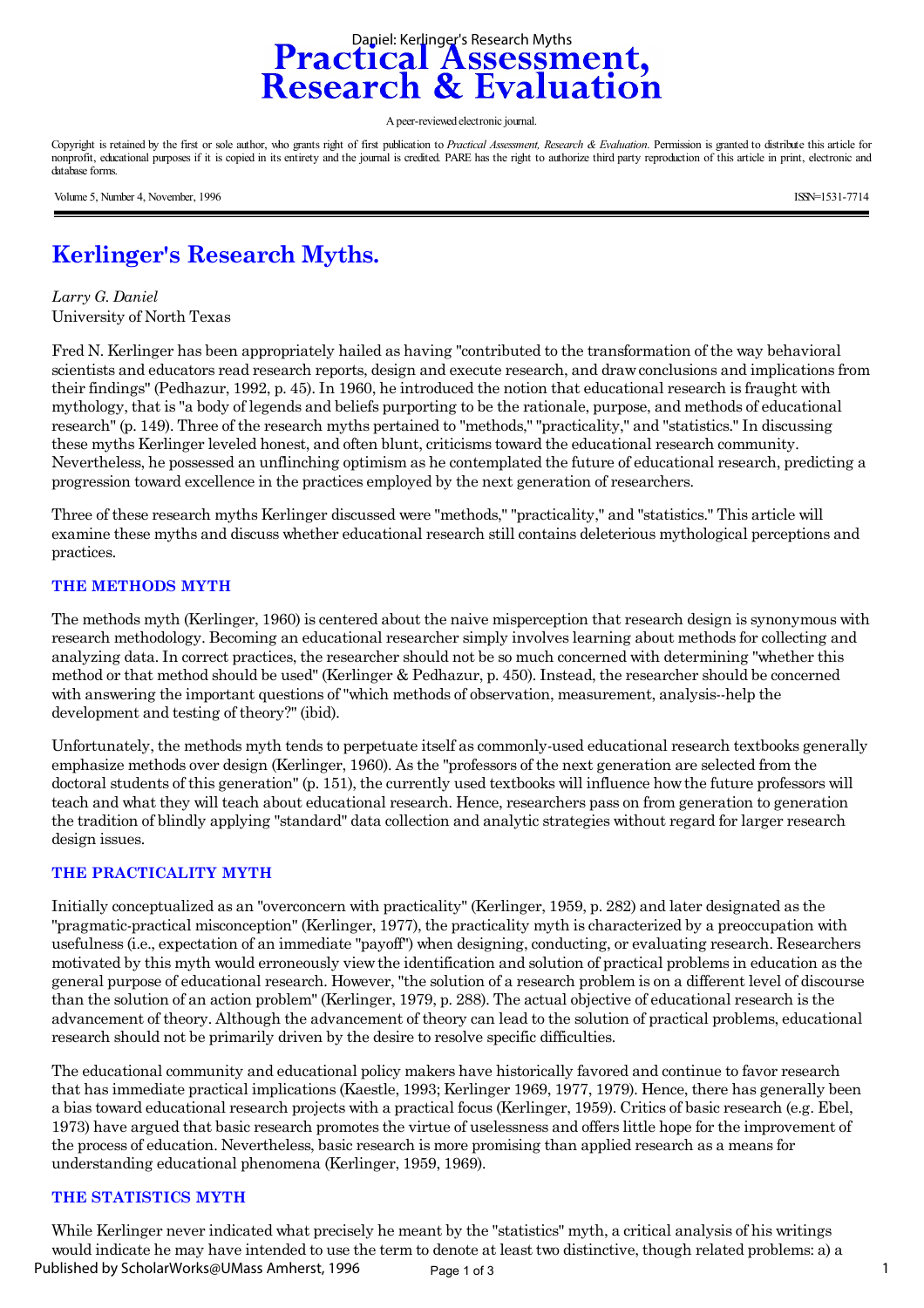#### Practical Assessment, Research, and Evaluation, Vol. 5 [1996], Art. 4

fundamental disregard for statistics as an informational and methodological tool (Statistics Myth I) and b) a failure to understand that research design and statistical analysis are intimately related (Statistics Myth II).

Adherents to Statistics Myth I view statisticians as methodological shamans who "perform complex and abstruse operations with numbers derived in mysterious ways" (Kerlinger, 1979, p.81), with the result being a multifarious series of numerical abstractions that have little or nothing to do with reality. They also are prone to believe that behavioral constructs cannot and should not be quantified. Nevertheless, the purpose of behavioral statistics is not to attempt to mirror the reality of any particular individual within a given data set, but instead its purpose is to help researchers understand and interpret sets of data (Kerlinger, 1979).

Statistics Myth II assumes that the researcher and the statistician are two different (and unrelated) persons, and that forethought as to what statistical procedures will be utilized to analyze the data from a study is unnecessary. This myth causes researchers to settle for less sophisticated data analytic methods and/or do a poor job of interpreting the results of the methods they use. Additionally, limited knowledge of basic statistical concepts can also lead to inappropriate interpretations of statistical results (Tate, 1965). Chief among these misinterpretations of statistical results is the common misunderstanding of statistical significance testing, the assumption that a statistically significant result is necessarily a noteworthy result.

All statistical methods have certain inherent strengths and limitations, and each method implies certain assumptions about the data being analyzed. Because of this, statistical methods are very likely to influence both the nature and selection of research problems to some degree (Kerlinger, 1969, 1986; Kerlinger & Pedhazur, 1973). Therefore, it is imperative that researchers give considerable attention to the selection of statistical methods; these decisions will help direct the research.

## **STATUS OF THE MYTHS IN CURRENT RESEARCH PRACTICE**

A substantial move has been made towards eradicating the methods myths, at least in regards to using the correct structural framework. The curricula in educational graduate programs indicate that, at least structurally speaking, research design serves as the foci of the various "methodology" courses. Additionally, most "educational research" or "social science statistics" textbooks anchor their discussion of methodological issues within the framework of research design.

Despite these advances in educational research curriculum and course materials, considerable evidence shows that the previously noted problems associated with the misapplication of methods are not defunct. Studies of educational dissertations have consistently found numerous instances of inappropriate or indiscriminate applications of methodological procedures (cf. Eason & Daniel, 1989).

Unfortunately, the practicality myth seems to be very prevalent in society. Even though educational research is probably more theory driven than it has been in past years, the public's quest for accountability frequently demands that there be an immediate and measurable payoff when efforts and money are expended. Policy makers still criticize and often fail to adequately fund educational research and development because there is no immediate payoff (Kaestle, 1993). Policy makers also frequently complain that research is not practical and should not be trusted because it is too confusing (Cooper, 1996). Hence the lure of practicality still serves as "a social norm, a rule of proper educational research behavior, that tends to force the scientist away from the really significant scientific problems in education" (Kerlinger, 1959, p. 286).

The basic misconception that statistical information is mysterious and difficult to understand remains a problem (Holmes, 1990). An awe and fear of statisticians causes many to either put blind faith in those who are expert in statistics (Holmes, 1990) or to doubt the validity of statistical claims (Kerlinger, 1979). Many also believe that statistical analysis cannot be trusted and that statistics is too rife with technical jargon to be of any practical use (Sprinthall, 1990). Nevertheless, there has been some progress made towards discrediting the assumption that research design and selection of statistical procedures are unrelated processes (statistics myth II). Studies of methodological practices employed in published research (e.g. Crandall, 1982) have indicated that the appropriate application of multivariate statistical methods has increased over time. Unfortunately, these studies have also identified other types of methodological problems that are still quite prevalent in research practices.

### **CONCLUSION**

Despite Kerlinger's bright hopes for the future, he also foresaw the stalwart nature of the myths, noting that the mythology of educational research "has an essentially mystical character which seems to be rooted to the past. To question the mythology amounts to heresy" (Kerlinger, 1960, p. 149). Even though educational research in the 1990s is not "myth free," thoughtful researchers are willing to commit "heresy," working both individually and collectively to deal with the problems inherent to the presence of the myths.

#### **REFERENCES**

Cooper, H. (1996). Speaking power to truth: Reflections of an educational researcher after 4 years of school board service. https://scholarworks.umass.edu/pare/vol5/iss1/4 Page 2 of 3 2 DOI: https://doi.org/10.7275/hzeg-bk88